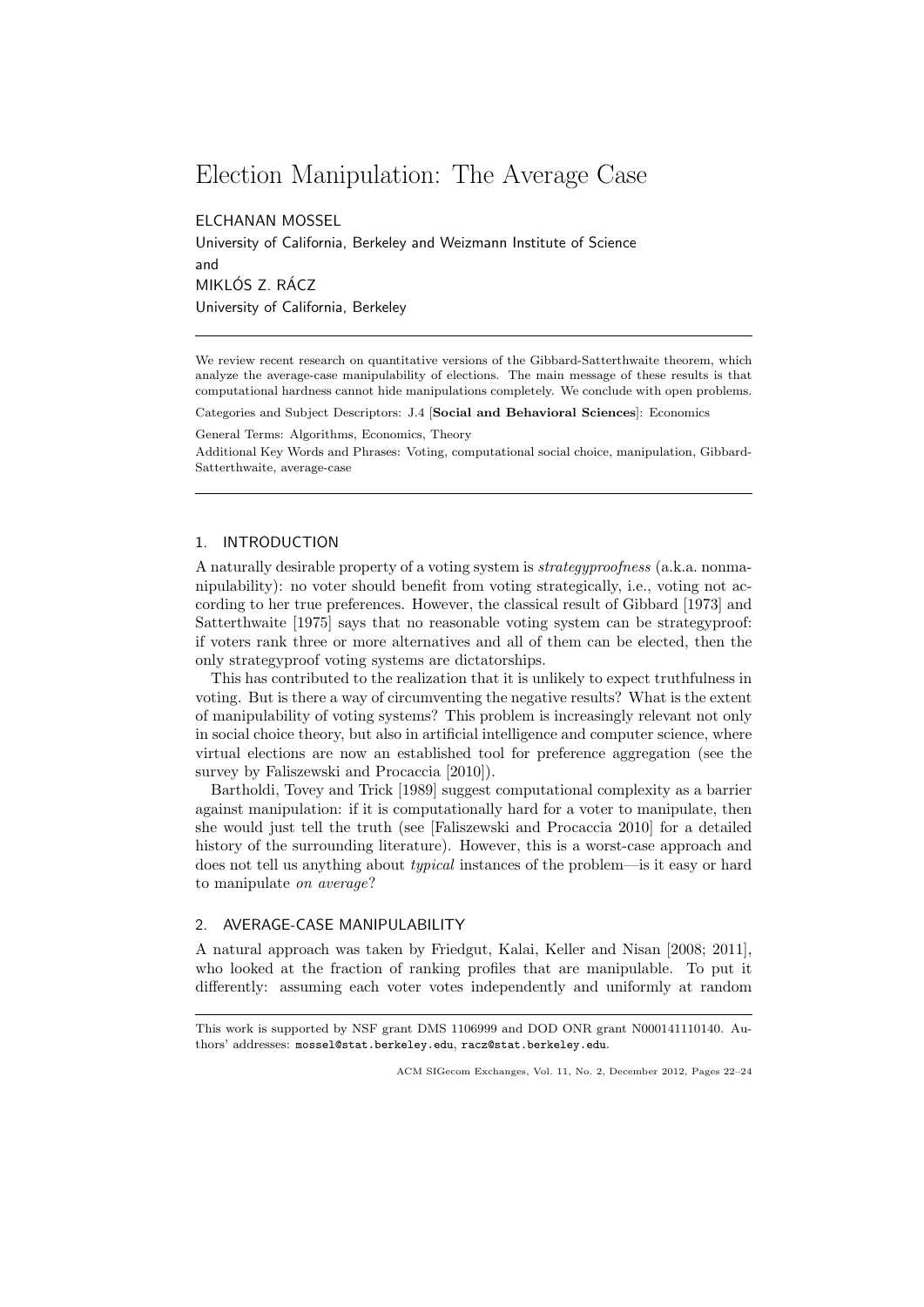#### $23 \cdot E$ . Mossel and M.Z. Rácz

(known as the impartial culture assumption), what is the probability that a ranking profile is manipulable? Is it perhaps exponentially small (in the number of voters n and the number of alternatives  $k$ ), or is it nonnegligible?

Of course, if the social choice function (the function which maps the votes of the voters to the winner of the election, abbreviated as SCF) is nonmanipulable (a dictatorship or a monotone function on two alternatives) then this probability is zero. Similarly, if the SCF is "close" to being nonmanipulable, then this probability can be small. We say that a SCF f is  $\varepsilon$ -far from the family of nonmanipulable functions, if one must change the outcome of f on at least an  $\varepsilon$ -fraction of the ranking profiles in order to transform  $f$  into a nonmanipulable function. Friedgut et al. conjectured that if  $k \geq 3$  and the SCF f is  $\varepsilon$ -far from the family of nonmanipulable functions, then the probability of a ranking profile being manipulable is bounded from below by a polynomial in  $1/n$ ,  $1/k$ , and  $\varepsilon$ . Moreover, they conjectured that a random manipulation will succeed with nonnegligible probability, suggesting that manipulation by computational agents in this setting is easy.

Friedgut et al. proved their conjecture in the case of  $k = 3$  alternatives. Note that this result does not have any computational consequences, since when there are only  $k = 3$  alternatives, a computational agent may easily try all possible permutations of the alternatives to find a manipulation (if one exists).

Several follow-up papers have since extended this result. Xia and Conitzer [2008] extended the result to a constant number of alternatives, assuming several additional technical assumptions. Dobzinski and Procaccia [2008] proved the conjecture in the case of two voters under the assumption that the SCF is Pareto optimal. Isaksson, Kindler and Mossel [2012] then proved the conjecture in the case of  $k \geq 4$ alternatives with only the added assumption of neutrality. Moreover, they showed that a random manipulation which replaces four adjacent alternatives in the preference order of the manipulating voter by a random permutation of them succeeds with nonnegligible probability. Since this result is valid for any number of  $(k \geq 4)$ alternatives, it does have computational consequences, implying that for neutral SCFs, manipulation by computational agents is easy on average.

Finally, in recent work [Mossel and Rácz 2012] we removed the neutrality condition and resolved the conjecture of Friedgut et al. Removing this assumption is important because in many settings neutrality is not a natural assumption. Consider a search engine aggregating rankings of webpages; if one searches in child-safe mode, then the top-ranked webpage cannot have adult content, and so the aggregating function cannot be neutral.

The main message of these results is thus that computational hardness cannot hide manipulations completely, because manipulation is easy on average unless the SCF is close to being a dictatorship or taking on at most two values.

In addition, the interplay between various techniques used in the proofs is interesting. Friedgut et al. used combinatorial techniques together with discrete harmonic analysis, reducing the problem to a quantitative version of Arrow's theorem. The techniques of Isaksson et al. are more geometric in nature, using canonical path arguments to show isoperimetric results about the interface of more than two bodies. Our recent result combines tools from both of these proofs, in addition to crucially using reverse hypercontractivity.

ACM SIGecom Exchanges, Vol. 11, No. 2, December 2012, Pages 22–24